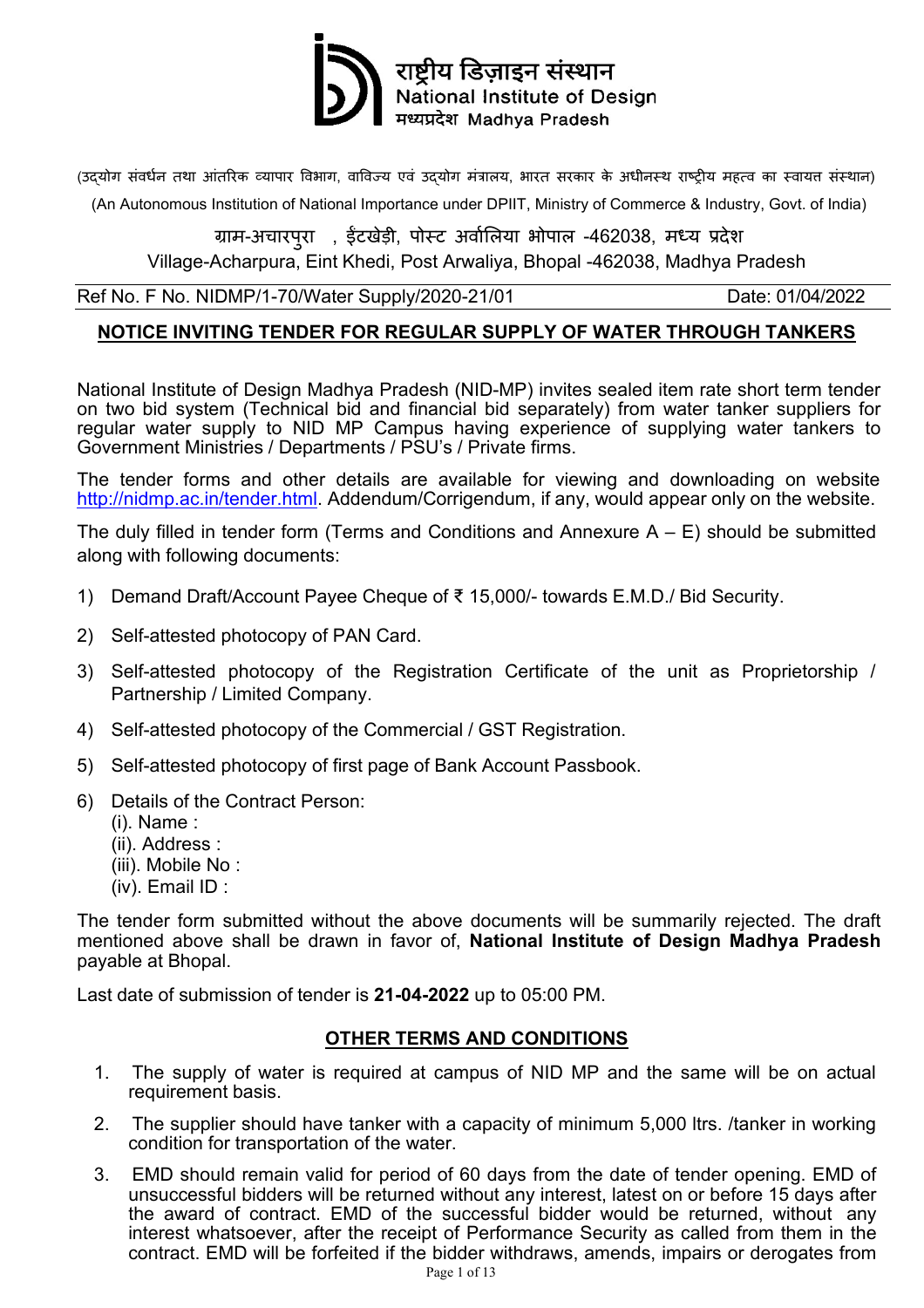the tender in any respect within the validity period of their tender.

- 4. The successful bidder i.e. the service provider has to submit an amount of **₹ 25,000/- (Indian Rupees Twenty-Five Thousand only) as a Performance Security** to the NID MP payable in the form of Demand Draft / Account Payee Cheque / Bankers' Cheque / Bank Guarantee of any Nationalized or all Commercial Scheduled Bank **in favour of National Institute of Design Madhya Pradesh** payable at Bhopal for the work awarded which will be retained by the Institute till the validity of the tenure / contract. No interest will be paid on the performance security. The NID MP reserves the right to forfeit security in the event of the firm violating any of the terms and conditions of the contract or not providing satisfactory service. In case BG is furnished by the contractor as performance security, same shall be initially valid up to the stipulated date of completion of contract plus 60 days beyond that. In case the contractual time period of works gets extended, the contractor shall get the validity of performance security extended to cover such extended time for completion of work.
- 5. NID MP reserves the right to forfeit the security deposit during the validity of contract if there is any breach of service / contract from the service provider viz., non – supply of water in time, less quantity of water in tankers, poor quality of water etc.
- 6. The bill for water supply will be raised on monthly basis by the service provider to NID MP supported with invoices, statement of gate passes etc., and duly certified by authorized representative of NID MP. The payment shall be made in INR in the bank account of the supplier directly through e-payment mode after deduction of statutory liabilities & other applicable deductions (i.e., LD, penalty if any, etc.). No advance payment shall be made under any circumstances.
- 7. NID MP will reserve the right to terminate the contract / service by giving a notice of one month to the service provider, in case the service is found unsatisfactory or any other reason. In all matters of dispute, the decision of the NID MP shall be final and binding on the contractor.
- 8. The contract / service will be valid for a period of 01(one) year w.e.f. date of acceptance of supply order by the agency awarded with the contract.
- 9. Tenure of the contract / service may be extended upon the mutually agreed terms and conditions between the service provider and NID MP, if necessary, 01(one) year at a time.
- 10. Water shall have to be supplied on urgent basis on short notice, as and when required, within two hours of receiving the telephonic order. One person of the successful bidder should be available on telephone and mobile phone. Mobile number should also be given.
- 11. The inside & outside surface of the tanker shall have to be epoxy coated and size of the tanker to be displayed on the tanker clearly.
- 12. Tanker shall be filled properly to the full capacity of tank. The acknowledgement of trips shall be signed duly by the contractor and hand over to departmental / security at receipt point located at the storage tanks. Original delivery challan shall be handed over to the departmental representative.
- 13. Water should be potable and TDS (Total Dissolved Solid) value should be within permissible limits as per Indian standards. Test Certificate certifying the quality of water for potability to be produced from a reputed laboratory once in every 03 (three) months till completion of the work.
- 14. In case of deficiency in service or quality of water, it would be open for the NID MP to cancel the contract. Compensation, if any, in case of any loss of health of the users on account of water borne diseases occurred due to intake of supplied water, will be the responsibility of the supplier. In case of failure, NID MP is entitled to terminate the contract and security deposit/performance guarantee submitted by the contractor shall be forfeited without prejudice to any other legal rights and remedies available to the NID MP.
- 15. NID MP shall be free to test the sample of drinking supplied by the supplier at the cost of the supplier.
- 16. The rates quoted shall be inclusive of waiting and unloading time. The tanker is basically directed for the consumption of drinking water in NID MP Campus. No extra claims shall be entertained on account of above factors.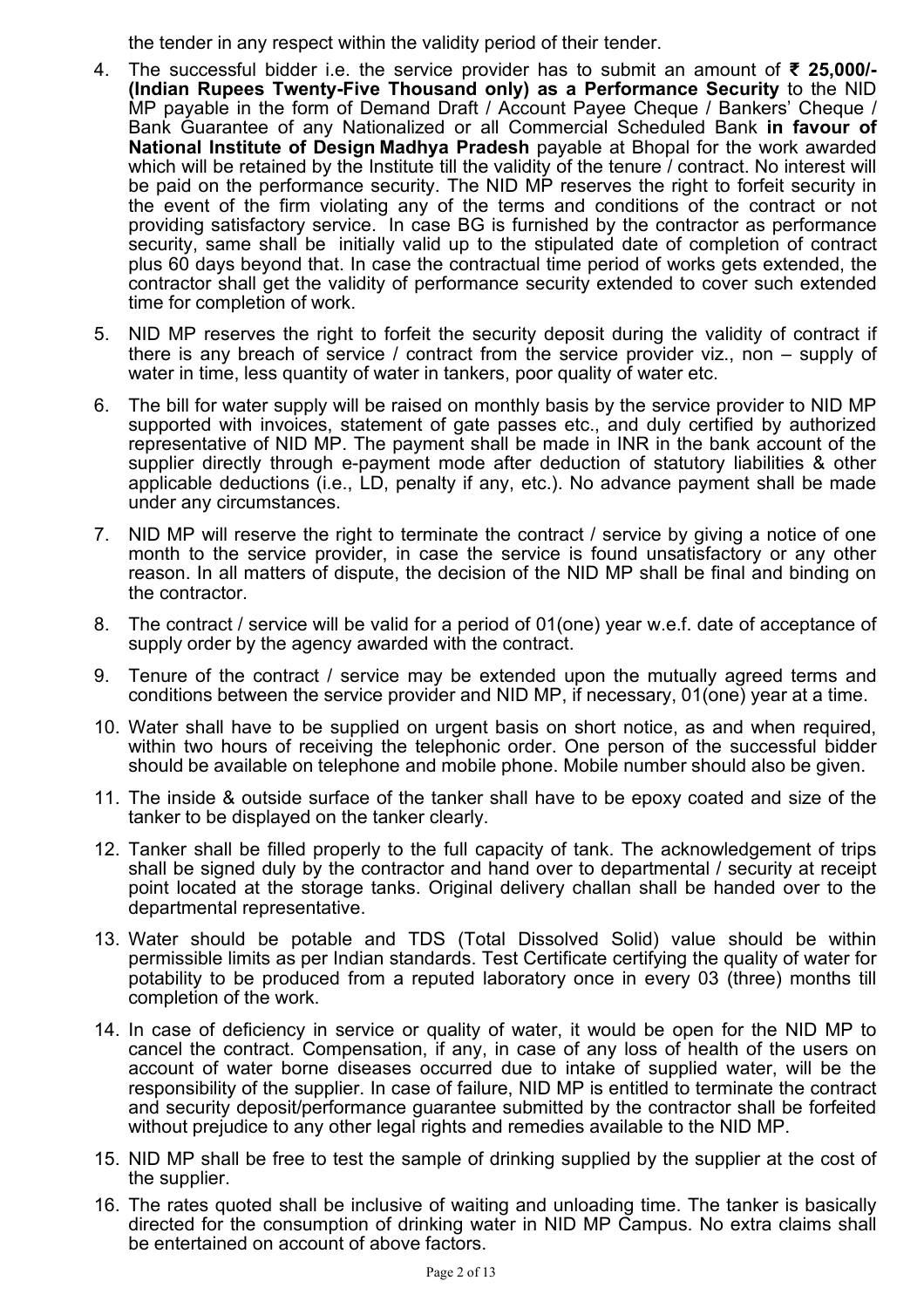- 17. The supply of required quantity of fresh water at short notice is the essence of this contract. In case of any water shortage / difficulty with the contractor for supply of water in time, he / she should make necessary alternative arrangement for the same.
- 18. The supplier/bidder will have to supply the water tanker on the order of the institute within 08 hours. As far as possible between dusk & dawn.
- 19. In case of delay in supplying of water as per our demand, NID MP reserves the right to impose penalty @ ₹ 2000/- for delayed supply by 2 hours for each day.
- 20. During the contract period, the Institute will take a minimum of 25 tankers per month on need basis.
- 21. If the supplier fails to supply water in the stipulated time or if quality of water is not as per approved/required norms, NID MP shall be free to make necessary arrangement for the procurement of water from other sources at the supplier's risk and cost which shall be recoverable from his pending bills. Further, in case of any deficiency in service, a penalty of 5% of the total amount of the bill for the relevant month will be imposed.
- 22. The tenderer is advised to read and examine the tender documents for the work. The tenderer should inspect and examine the site and its surroundings by himself before submitting tender to assess and satisfy themselves about the local conditions such as the working and other constraints at site, approach roads to the site, availability of water & power supply, application of taxes, duties and levies as applicable & any other relevant information required by them to execute work. The tenderer may obtain all necessary information as to risks, weather conditions, contingencies & other circumstances (insurgencies etc.) which may influence or affect their tender prices. Tenderer shall be deemed to have considered site conditions whether he has inspected it or not and to have satisfied himself in all respect before quoting his rates and no claim or extra charges whatsoever in this regard shall be entertained / payable by the NID MP at a later date.
- 23. The work shall be carried out in the manner strictly complying in all respects with the requirements of the relevant bylaws and regulations of the local body or any water agencies or any undertakings under the jurisdiction of which the work is to be executed or as directed by the Engineer-in charge. The contractor shall be bound to give to the authorities concerned such notices and take all approvals as may be provided in the law, regulations or bylaws as aforesaid, and to pay all fees and taxes payable to such authorities in respect thereof and nothing extra shall be paid on this account.
- 24. The rate quoted will remain firm for the entire contract period and shall be applicable for whole quantity of water mentioned above without any change for any reason thereof.
- 25. The quoted rate should be unconditional. There shall be no cutting/overwriting in the price bid. The tender should remain valid for 60 days from the date of tender opening and the rate finalized on the basis of the quoted prices shall remain in force during the currency of the contract which will be for a period of one year. It may specifically be noted that no escalations in the contracted rates shall be allowed during the currency of the contract.
- 26. The contract shall normally be awarded to the lowest evaluated bidder whose bid has been found to be responsive and who is eligible/qualified to perform the contract satisfactory as per the terms and conditions incorporated in the tender letter. The NID MP reserves the option to select more than one Firm for award of contract to ensure uninterrupted supply during the currency of the contract.
- 27. The supplier shall comply with all existing labour legislation and Acts such as Contract Labour Regulation Act, Workmen's' Compensation Act, Minimum Wages Act, Payment of Wages Act, Provident Fund Act, ESI Act, etc. or any modifications thereof or any other law in. For any lapse or breach on the part of the Contractor in respect of non-compliance of any Labour legislation in force during the validity of the contract, the supplier would be fully responsible and would indemnify the NID MP, in case the NID MP is held liable for the lapse if any, in this regard.
- 28. No retention money/security deposit will be deducted from the monthly bills. TDS, as per prevalent laws, shall be deducted at source while making payment of monthly bills.
- 29. All matters/disputes pertaining to the tender and resultant contract shall be settled by The Director of NID MP or the Officer nominated by him for the purpose.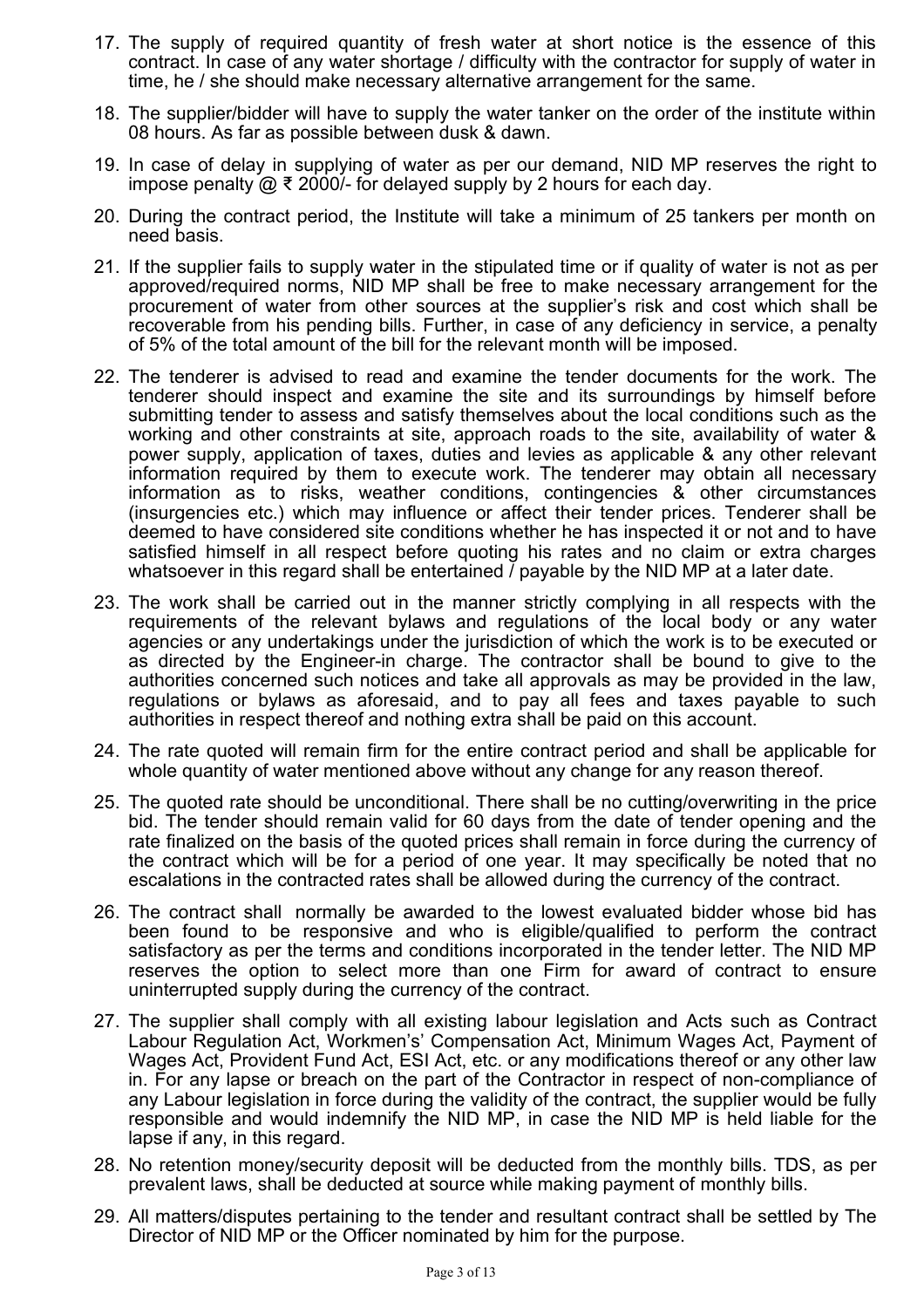- 30. Pre-bid meeting for the tender is scheduled on **07-04-2022** at 11:30 AM. at Administrative Block (1st Floor), National Institute of Design Madhya Pradesh, Acharpura, Eint Khedi, Post Arwaliya, Bhopal – 462038.
- 31. The tender should be submitted on or before **21-04-2022**, 5:00 PM in the Tender Box kept in the Reception Office of Administrative Block, National Institute of Design Madhya Pradesh, Acharpura, Eint Khedi, Post Arwaliya, Bhopal - 462038.
- 32. Opening of Tender (Envelope-1) will be on **22-04-2022** at 11:30 AM in the Administrative Block, National Institute of Design Madhya Pradesh, Acharpura, Eint Khedi, Post Arwaliya, Bhopal – 462038.
- 33. If the tenderer wishes to attend the tender opening, his / her representative should bring an authorization letter duly signed by the Competent Authority.
- 34. The Estate Office, NID MP shall be authorized to run the said contract. The prospective bidders are free to seek any clarifications / understand the kind of requirement of NID MP; the authorized officer may be contacted with prior appointment during office hours on any working day not later than 07 days prior to the date of tender opening.
- 35. NID -MP shall reserve the right of its absolute discretion to accept the tenders of any one, or more than one tenderer on lowest competitive rates or either wholly or in parts without assigning any reason whatsoever and it shall be binding on the concerned tenderer to execute the work so awarded. The whole work in the section may be split up and accepted in parts, and not entirely, if considered expedient by the NID -MP, at its absolute decision.
- 36. ARBITRATION

All disputes arising between the parties shall be referred to and settled through Arbitration conducted in accordance with the provisions of the Arbitration & Conciliation Act, 1996 and the rules framed there under. Such disputes shall be adjudicated by an arbitrator to be appointed by the Director of the NID. The place of arbitration shall be Bhopal. The language of arbitration shall be English.

37. JURISDICTION

The Laws applicable to this contract shall be the laws in force in India and jurisdiction of Bhopal Court (s) only.

#### DISQUALIFICATION CLAUSE:

- 38. The Bidder shall be disqualified if:
	- (a) The bidder or any of its constituent(s) has been blacklisted/banned business dealing by any Government Department, Government Agency or Public Sector Undertakings at any time, except in cases where such blacklisting / banning has been withdrawn by competent authority or ceased on the deadline for submission of the bid, for which satisfactory evidence is to be produced.
	- (b) The bidder or any of its constituents has been issued a show cause notice for poor performance / banning / blacklisting or business or order for suspension of business by the competent authority of NID MP.
- 39. The Director, NID MP reserves the right to cancel the tender at any time without assigning any reason thereof.

Signature of the tenderer with seal

Sd/- Registrar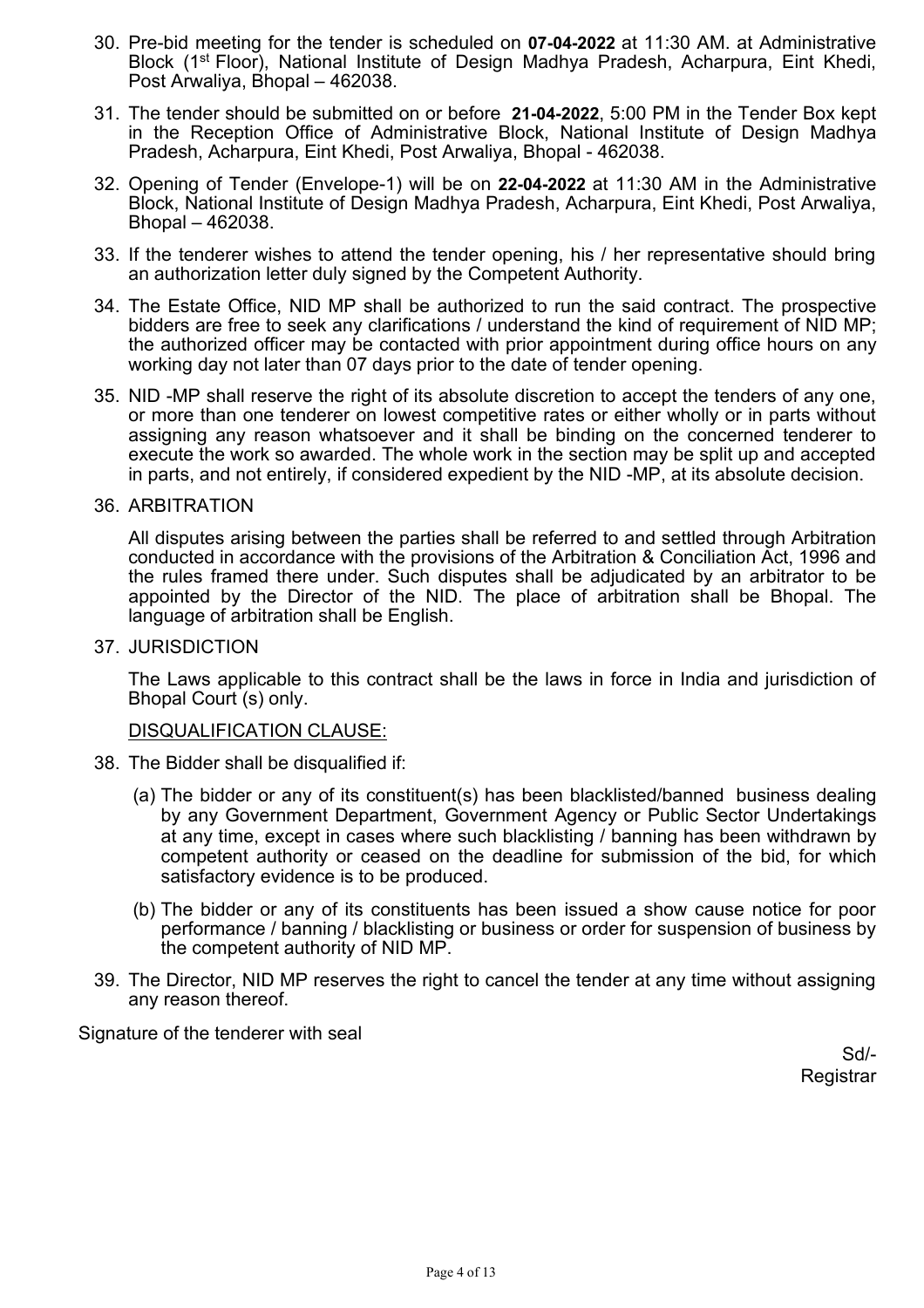# **ANNEXURE – A**

# Ref No. F No. NIDMP/1-70/Water Supply/2020-21/01 Date: 01/04/2022

(To be submitted in Envelope-1)

# **CHECK LIST FOR GENERAL INFORMATION**

| 1. | Annexure A to E have been<br>duly filled in and enclosed       | Yes / No                                                                                   |
|----|----------------------------------------------------------------|--------------------------------------------------------------------------------------------|
| 2. | Demand Draft details of<br><b>Application Fee</b>              | Draft No.<br>Date<br>Name of the bank                                                      |
| 3. | Demand Draft particulars of<br><b>EMD</b>                      | Draft No.<br>Date<br>Name of the bank                                                      |
| 4. | PAN No.                                                        |                                                                                            |
| 5. | Whether proprietary /<br>partnership / Private<br>Company Ltd. |                                                                                            |
| 6. | <b>GST Registration No.</b>                                    |                                                                                            |
| 7. | Contact person                                                 | Name<br>Designation<br><b>Address</b><br>Landline<br>Mobile No.<br><b>Email ID</b>         |
| 8. | <b>Bank details including</b><br>Branch Code / IFSC No.        | Name of the bank<br>Account No.<br>Branch Code of the bank<br><b>IFSC code of the bank</b> |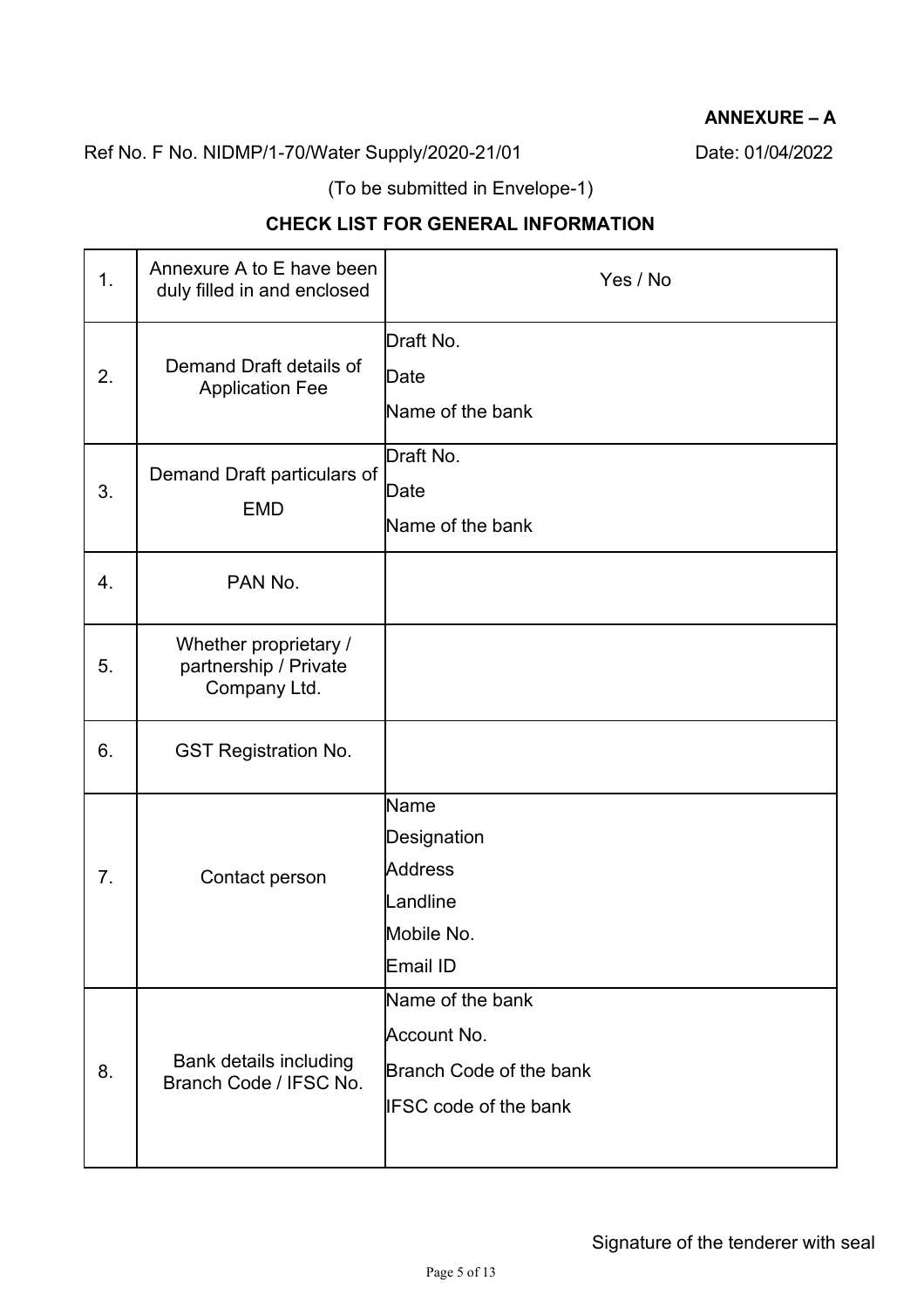#### **ANNEXURE -B**

Ref No. F No. NIDMP/1-70/Water Supply/2020-21/01 Date: 01/04/2022

(To be submitted in Envelope-1)

### **TANKERS TO BE DEPLOYED FOR WORK**

| <b>RTO REGISTRATION NO./</b><br><b>VALIDITY OF REGISTRATION</b> | <b>REGISTRATION NO. OF</b><br><b>WATER RESOURCE DEPARTMENT,</b><br><b>GOVT. OF MADHYA PRADESH</b> | <b>CAPACITY OF</b><br><b>TANKER</b> |
|-----------------------------------------------------------------|---------------------------------------------------------------------------------------------------|-------------------------------------|
|                                                                 |                                                                                                   |                                     |
|                                                                 |                                                                                                   |                                     |
|                                                                 |                                                                                                   |                                     |

Signature of the tenderer with seal

Date: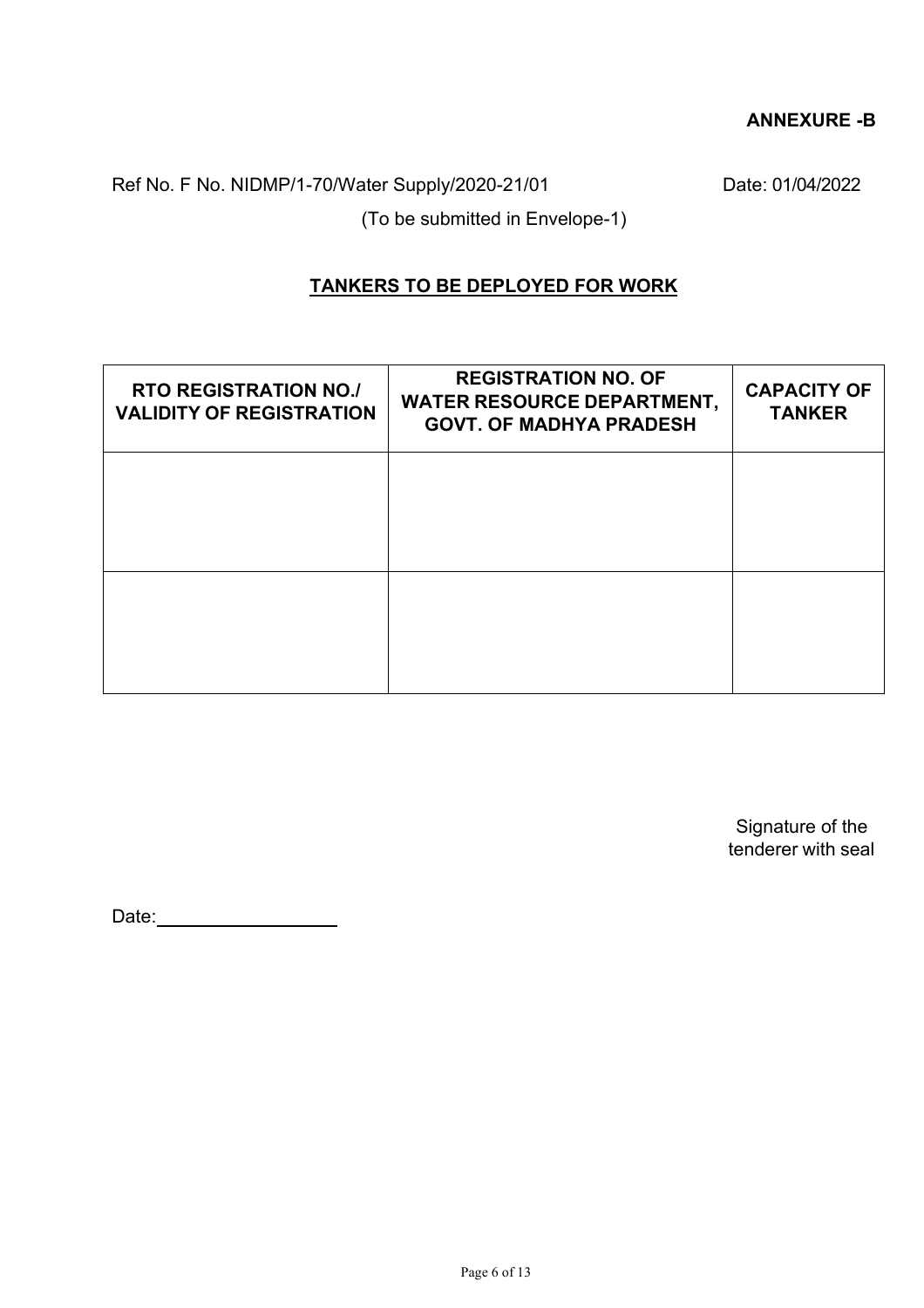### **ANNEXURE-C**

Ref No. F No. NIDMP/1-70/Water Supply/2020-21/01 Date: 01/04/2022

(To be submitted in Envelope-1)

### **Details of previous experience and current commitments**

# **(A) Works executed in last 03 years (not before Dec 2018)**

| Name of organization / company           | <b>Total volume of</b><br>water supplied | <b>Total amount of</b><br>water supplied |
|------------------------------------------|------------------------------------------|------------------------------------------|
| 1.                                       |                                          |                                          |
| 2.                                       |                                          |                                          |
| 3.                                       |                                          |                                          |
| 4.                                       |                                          |                                          |
| 5.<br>(Add additional sheet if required) |                                          |                                          |

#### **(B) List of works in hand as on 31.12.2021**

|    | Name of organization / company     | <b>Work Order Value</b> |      | <b>Validity of Work</b><br>Order |
|----|------------------------------------|-------------------------|------|----------------------------------|
|    |                                    |                         | From | To                               |
|    |                                    |                         |      |                                  |
| 1. |                                    |                         |      |                                  |
| 2. |                                    |                         |      |                                  |
| 3. |                                    |                         |      |                                  |
|    | (Add additional sheet if required) |                         |      |                                  |

Signature of the tenderer with seal

Date: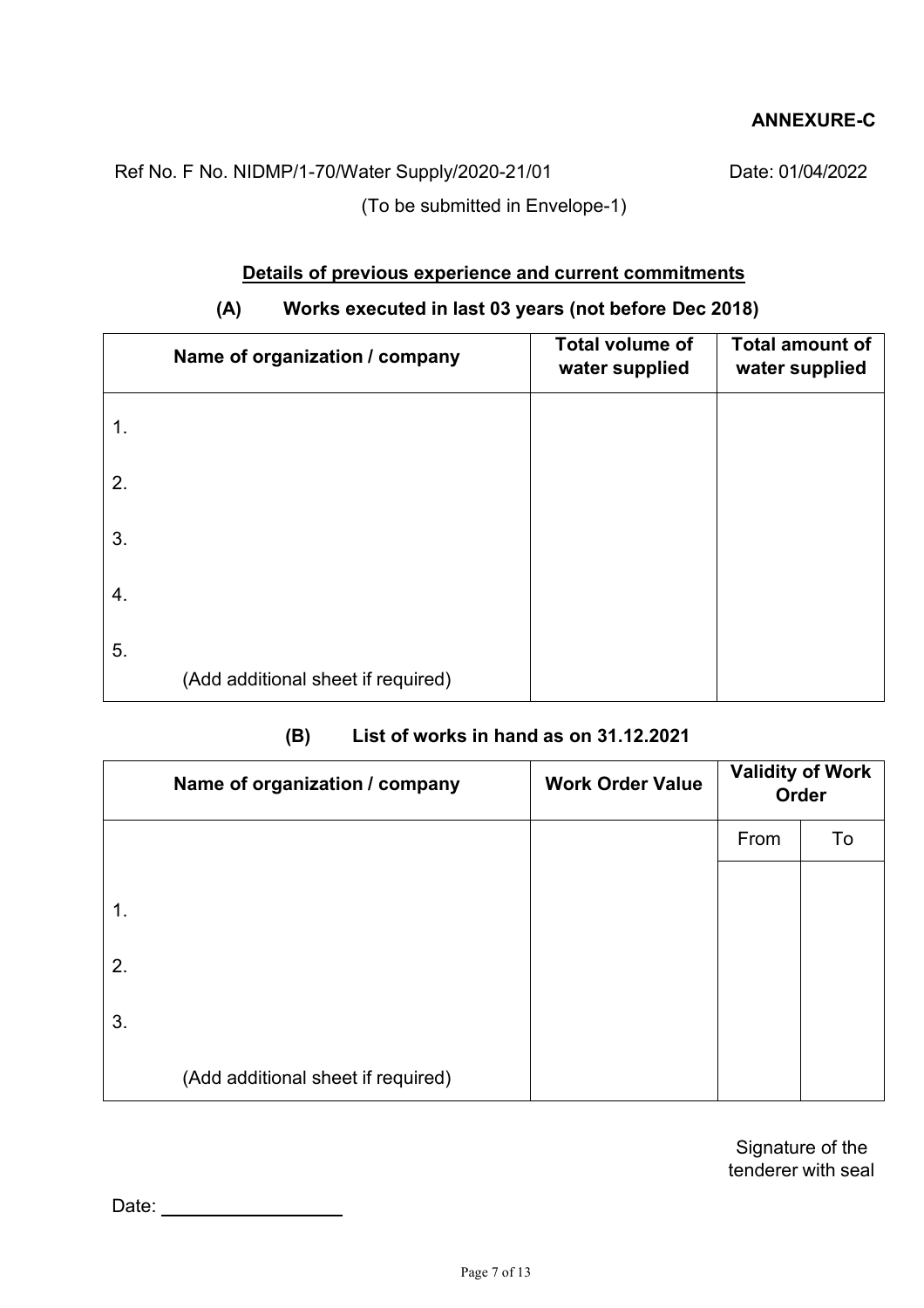Ref No. F No. NIDMP/1-70/Water Supply/2020-21/01 Date: 01/04/2022

(To be submitted in Envelope-1)

# **Certificate regarding Unconditional Acceptance of Tender Conditions TO WHOMSOEVER IT MAY CONCERN**

I/We have carefully read the terms and conditions of the contract as stipulated in the tender notice and convey our unconditional willingness to accept the same in its entirety for the work.

I/We have physically visited the site, its surroundings to assess and satisfy myself/ourselves about the local conditions such as the working environment and other constraints at the site, approach roads to the site, availability of water & power supply, application of taxes, duties and levies as applicable & any other relevant information required to execute the scope of work. I/We have obtained all necessary information as to risks, weather conditions, contingencies & other circumstances (insurgencies etc.) which may influence or affect the tender price. I/We have considered site conditions and have satisfied myself/ourselves in all respect before quoting the rates.

Should this tender be accepted, I/we agree to abide by and fulfil all terms and conditions referred in the NIT elsewhere.

If I/we fail to commence the work from the date of issue of Letter of Award and/or I/we fail to submit performance guarantee as per Clause of Contract, I/we agree that NID MP shall, without prejudice to any other right or remedy, be at liberty to cancel the Letter of Award and to forfeit the said earnest money as specified above.

I/we undertake not to make any representation against the decision of the NID MP at any point of time.

Place: **Example** 

(Signature of Tenderer)

Name and the state of the state of the state of the state of the state of the state of the state of the state of the state of the state of the state of the state of the state of the state of the state of the state of the s

Date : the state of  $\sim$ 

Address

Phone No.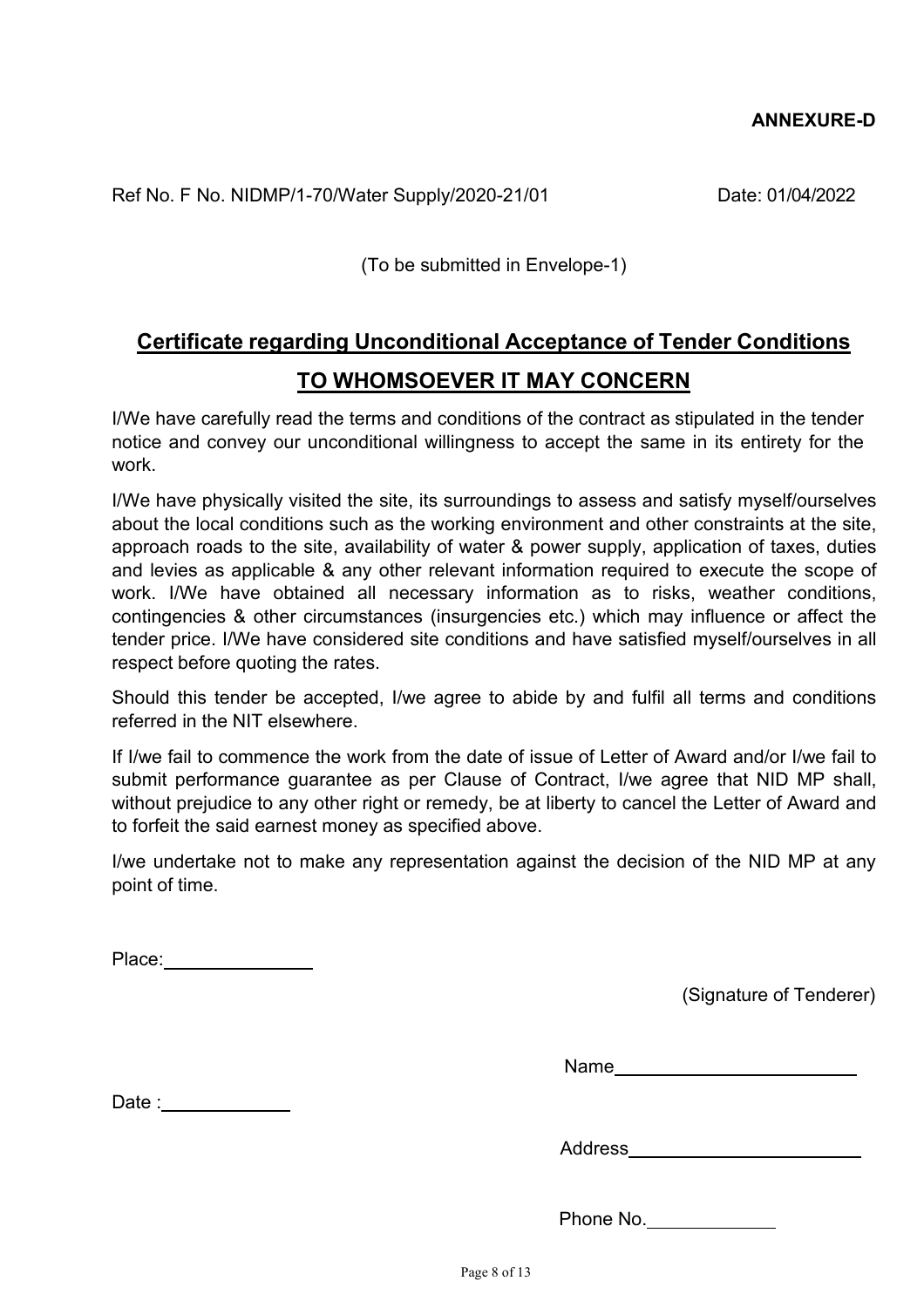# **ANNEXURE-E**

#### AFFIDAVIT

(To be submitted by bidder on non-judicial stamp paper of Rs. 100/- (Rupees Hundred only) duly attested by Notary Public)

(To be submitted in Envelope-1)

Affidavit of Mr. ...............................................S/o .............................................

R/o .............................................

I, the deponent above named do hereby solemnly affirm and declare as under:

1. That I am the Proprietor/Authorized signatory of M/s ………………………………………. Having its Head Office/Regd. Office at ………………………………………………..

2.That the information/documents/Experience certificates submitted by M/s ………………………………. along with the tender for …………………………………….. (Name of work) to NID MP are genuine and true and nothing has been concealed.

3.I shall have no objection in case NID MP verifies them from issuing authority (ies). I shall also have no objection in providing the original copy of the document(s), in case NID MP demand so for verification.

4.I hereby confirm that in case, any document, information & / or certificate submitted by me found to be incorrect / false / fabricated and or gross violation of the contract is noted at any time during concurrency of the contract, NID MP at its discretion may disqualify / reject / terminate the bid/contract and also forfeit the EMD / all dues.

5.I shall have no objection in case NID MP verifies any or all Bank Guarantee(s) under any of the clause(s) of Contract including those issued towards EMD and security deposit for the due performance guarantee from the Zonal Branch /office issuing Bank and I/We shall have no right or claim on my submitted EMD before NID MP receives said verification.

6.That the Bank Guarantee issued against the EMD issued by (name and address of the Bank) is genuine and if found at any stage to be incorrect / false / fabricated, NID MP shall reject my bid, cancel pre-qualification and debar me from participating in any future tender for three years.

7.I hereby confirm that our firm /company is not blacklisted/ barred /banned from tendering by NID MP. If this information is found incorrect, NID MP at its discretion may disqualify / reject / terminate the bid/contract.

8. The person who has signed the tender documents is our authorized representative. The Company is responsible for all of his acts and omissions in the tender.

I,....................................., the Proprietor / Authorized signatory of M/s................................... do hereby confirm that the contents of the above Affidavit are true to my knowledge, and nothing has been concealed there from........................................ and that no part of it is false.

Verified at ................this.................day of .....................

DEPONENT

ATTESTED BY (NOTARY PUBLIC)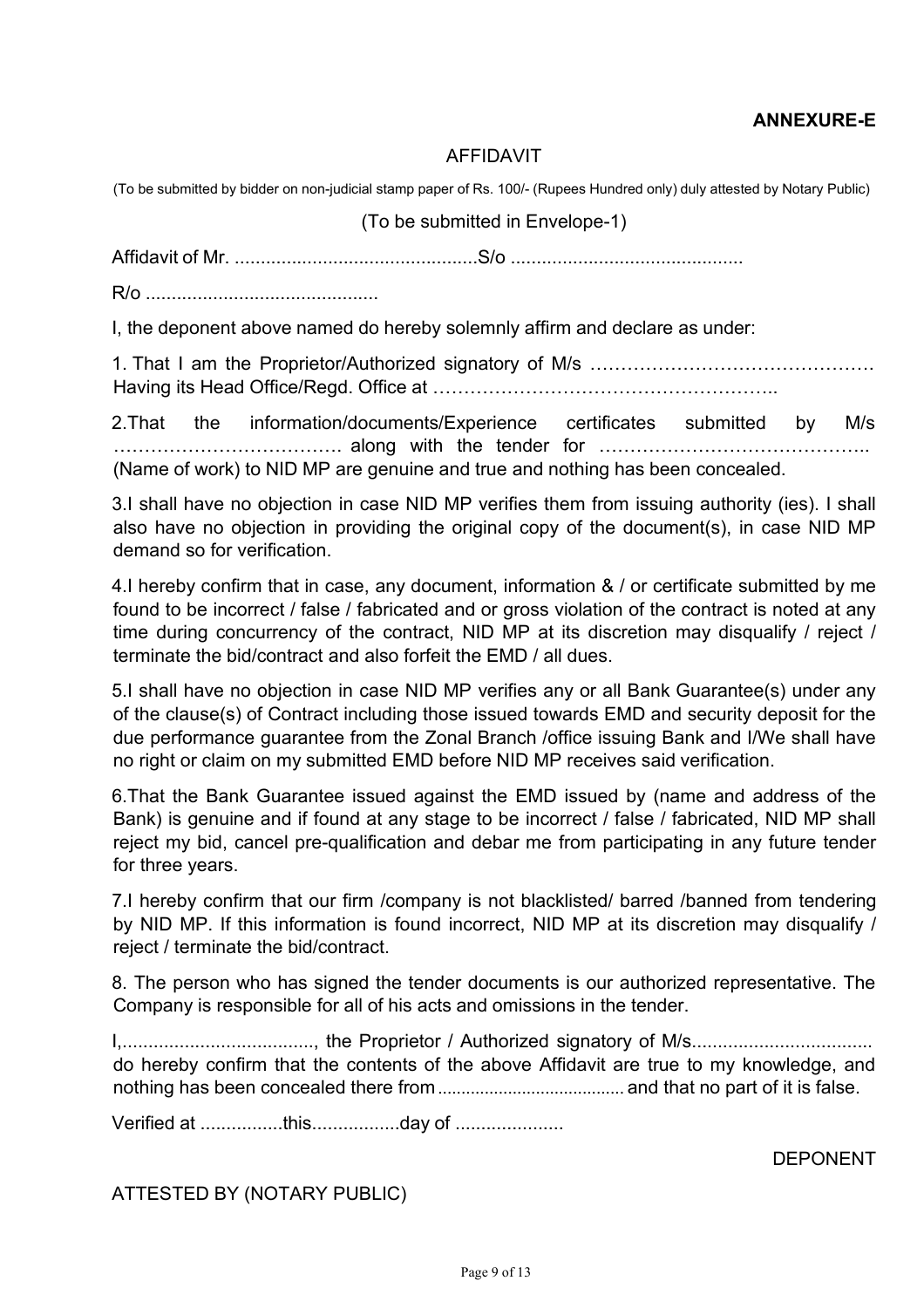#### PROFORMA OF WORK ORDER



राष्टीय डिजाइन संस्थान National Institute of Design मध्यप्रदेश Madhya Pradesh

(उदयोग संवर्धन तथा आंतरिक व्यापार विभाग, वाविज्य एवं उदयोग मंत्रालय, भारत सरकार के अधीनस्थ राष्ट्रीय महत्व का स्वायत संस्थान)

(An Autonomous Institution of National Importance under DPIIT, [Ministry of Commerce & Industry,](https://en.wikipedia.org/wiki/Ministry_of_Commerce_and_Industry_(India)) Govt. of India)

ग्राम-अचारपुरा , इटखेड़ी, पोस्ट अवॉलिया भोपाल -462038, मध्य प्रदेश

Village-Acharpura, Eint Khedi, Post Arwaliya, Bhopal -462038, Madhya Pradesh

\_\_\_\_\_\_\_\_\_\_\_\_\_\_\_\_\_\_\_\_\_\_\_\_

काय� सं�ा/W.O. No.: �दनांक/Date:

# **काय� आदेश / WORK ORDER**

To,

िवषय /Subject: Regular supply of water through tankers to NID MP Campus located at village-Acharpura, Eint Khedi, Bhopal-462038.

संदभ� /Reference: 1. NIT No.: dated . regarding unconditional acceptance of terms and conditions of above-mentioned tender.

श्रीमान / Dear Sir,

With reference to your tender bid submitted for the subject work, NID MP is pleased to accept your tender for regular supply of water through tankers to NID MP campus @ ₹ (in words ) per tanker of 5000 litres inclusive of all taxes & duties and transportation charges on the basis of rate quoted by you in the price bid format of the tender document referred herein above.

2. As stipulated in the tender, it is requested to take immediate action regarding submission of 'Performance Security' amounting to ₹ ) and signing of the contract agreement. (in words

3. The date of commencement of work shall be reckoned from the date of issuance of this work order.

4. You may contact the undersigned for further instruction pertaining to this work.

5. This work order is being issued in duplicate. The duplicate copy is to be signed and returned to this office as token of your acceptance and confirmation, in full. Format of contract agreement is attached at annexure, which shall by deposited on a stamp paper of appropriate denomination within 15 days from the date of issue of this order.

Thanking you.

Yours faithfully,

Chief Administrative Officer, NID MP

Copy forwarded for kind information to:

- 1. Office of The Director, NID MP.
- 2. Registrar, NID MP.
- 3. CFA, NID MP.
- 4. Tender file.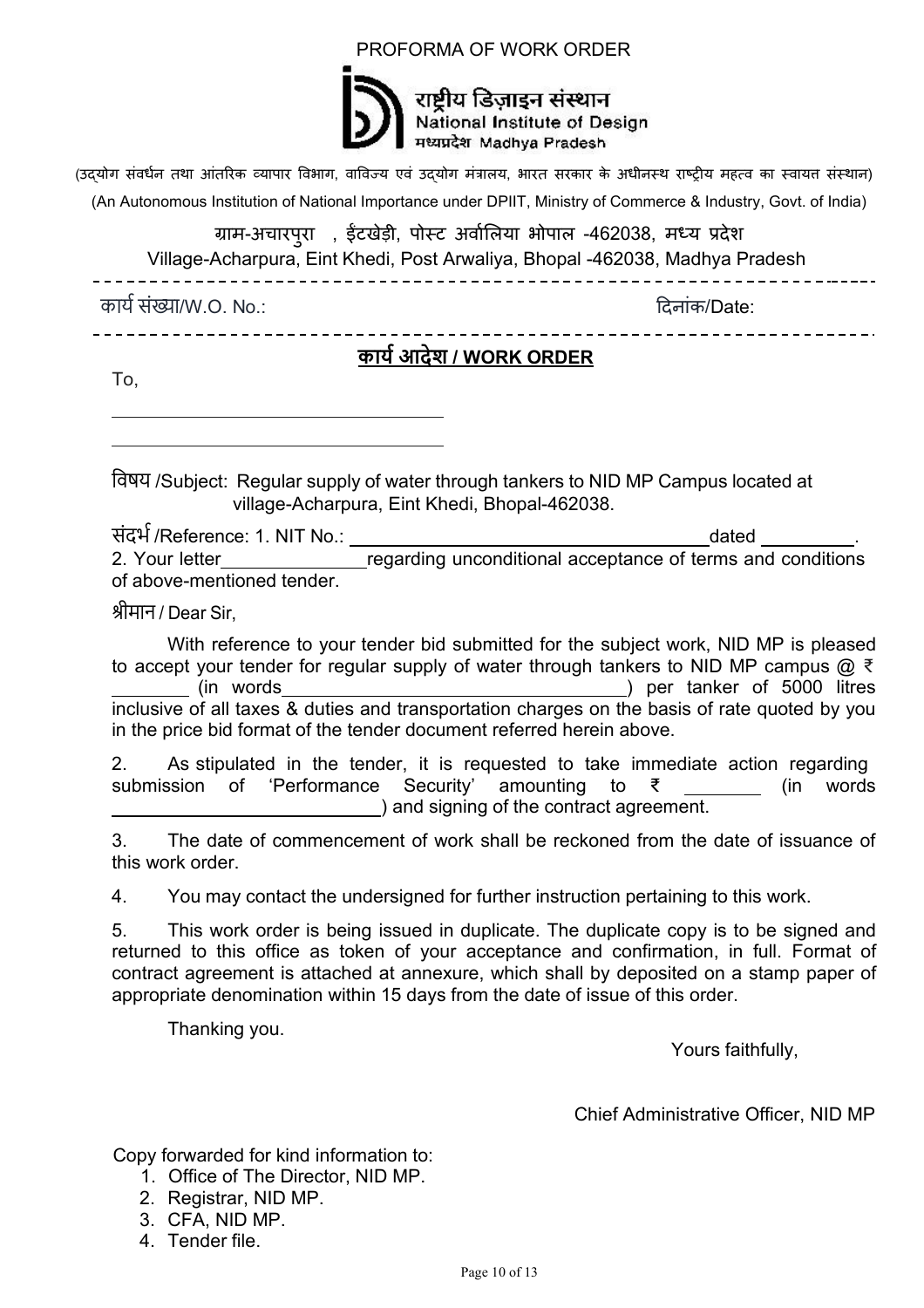# **Contract Agreement Form**

<Stamp paper of requisite amount>

### **Contract agreement for regular supply of water through tankers to NID MP campus, village-Acharpura, Eint Khedi, Post Arwaliya, Bhopal (M.P.)-462038.**

This agreement is made this day of 2022 between The National Institute of Design Madhya Pradesh, village-Acharpura, Eint-Khedi, Bhopal (M.P.)-462038, an autonomous institution of National Importance under the Department for Promotion of Industry and Internal Trade (DPIIT), Ministry of Commerce and Industry, Govt. of India, hereinafter referred to as "NID MP" which expression shall include its administrators, successors, executors and assigns) of the one part,

And

, hereinafter referred to as "Contractor", which expression shall unless the context requires otherwise include its administrators, successors, executors and permitted assigns) of the other part.

and both the parties as mentioned above set forth and agree to abide by the following terms of this agreement.

WHEREAS, NID MP had invited tenders for regular supply of water through tankers to NID MP campus as per Tender documents vide NIT No. .

WHEREAS the contractor had participated in the above referred tender vide their tender dated and NID MP has accepted his aforesaid tender and award the contract for regular supply of water through tankers to NID MP campus on the terms and conditions contained in its work order dated and the documents referred to therein, which have been unequivocally accepted by the bidder resulting into a contract as per terms and conditions mentioned in the tender document.

WHEREAS the Contractor has deposited the sum of as performance security for the fulfillment of this agreement.

NOW IT IS HEREBY AGREED between the parties hereto as follows:

1. The contractor has accepted the contract on the terms and conditions set out in the tender notice no. *CONSERVENT* 1 and 1 and 1 and 1 and 1 and 1 and 1 and 1 and 1 and 1 and 1 and 1 and 1 and 1 and 1 and 1 and 1 and 1 and 1 and 1 and 1 and 1 and 1 and 1 and 1 and 1 and 1 and 1 and 1 and 1 and 1 and 1 a good during period of this agreement.

2. Upon breach by the Contractor of any of the conditions of the agreement, NID MP may issue a notice in writing, determine and put an end to this agreement without prejudice to the right of the NID MP to claim damages for antecedent breaches thereof on the part of the Contractor and also to reasonable compensation for the loss occasioned by the failure of the Contractor to fulfill the agreement as certified in writing by the NID MP which certificate shall be conclusive evidence of the amount of such compensation payable by the Contractor to the NID MP.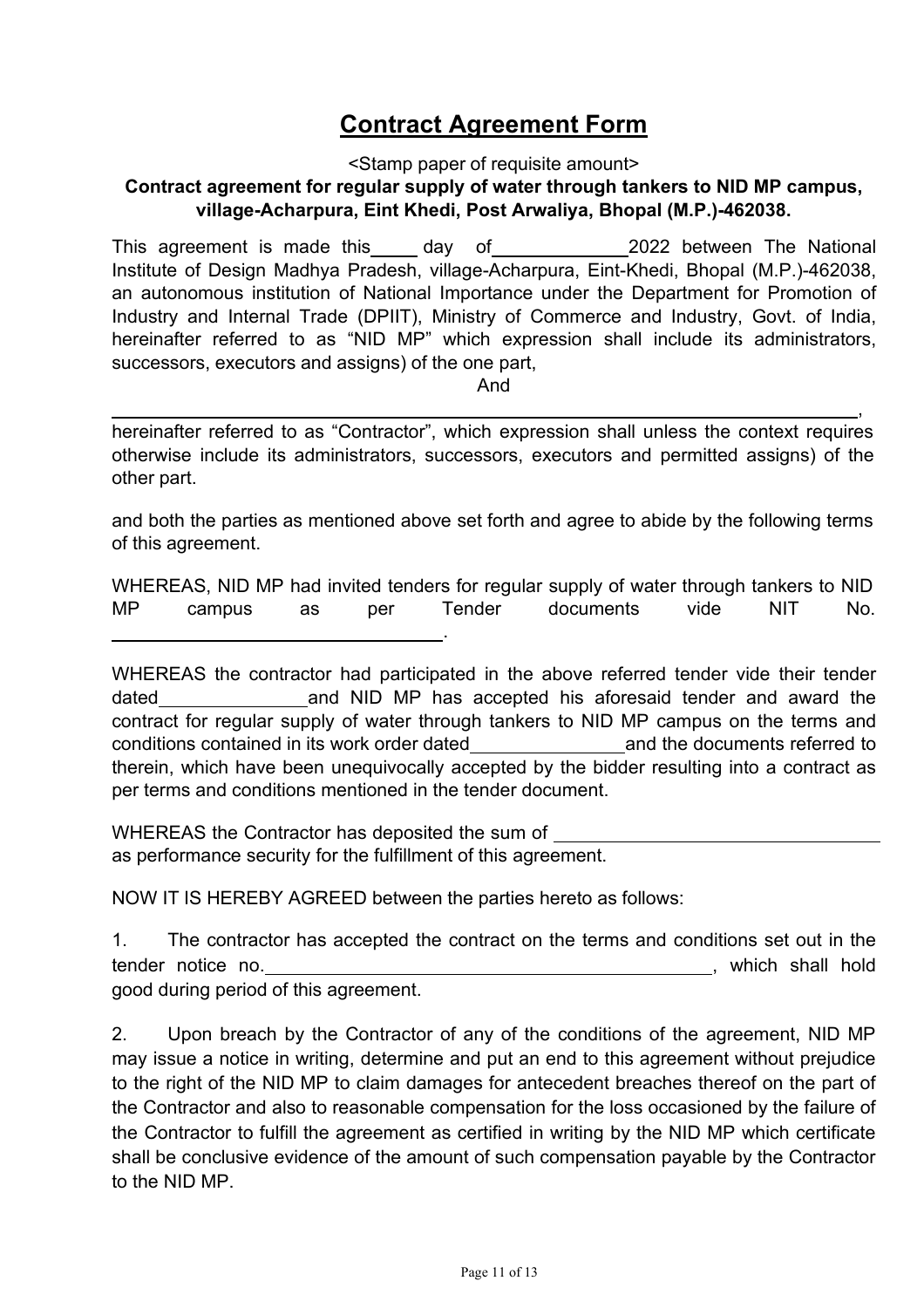3. Upon the determination of this agreement whether by effluxion of time or otherwise, the said deposit shall after the expiration of two months from the date of such determination be returned to the Contractor but without interest and after deducting there from any sum due by the Contractor to the Government under the terms and conditions of this agreement.

4. This agreement shall remain in force until the expiry of 12 months from the date of entering into the contract, but NID MP may cancel the contract at any time upon giving suitable notice in writing without compensating the Contractor.

5. NID MP may give notices in connection with the contract. In consideration of the payments to be made by the NID MP to the Contractor as hereinafter mentioned the Contractor hereby covenants with the NID MP to provide the Services and to remedy defects therein conformity in all respects with the provisions of the Contract.

6. NID MP hereby covenants to pay the Contractor in consideration of the provision of the Services and the remedying of defects therein, the Contract Price or such other sum as may become payable under the provisions of the contract at the times and in the manner prescribed by the contract.

7. If subject to circumstances beyond control (Force Majeure) the contractor fails to deliver the services in accordance with the conditions mentioned in the tender, the NID MP shall be entitled to render services from else other organization after giving due notice to the Contractor on the amount and at the risk of the Contractor without canceling the contract in respect of the consignment not yet due for delivery, or to cancel the contract.

8. In the event of action to be taken, the Contractor shall be liable for any losses, which the NID MP, may sustain on that account. The recovery by way of penalty shall be made by deducting the amount from the bills be made good by a credit note within the stipulated period for the purpose.

IN WITNESS WHEREOF the parties have caused this Agreement to be executed by the hands of duly authorized representatives on the day, month and year first above mentioned at Bhopal, Madhya Pradesh.

| Signed:<br>For and on behalf of<br>National Institute of Design Madhya Pradesh | Witness 1 <u>_________________</u>    |
|--------------------------------------------------------------------------------|---------------------------------------|
| <b>Authorized Signatory</b>                                                    | Witness 2 <u>__________________</u>   |
| For and on behalf of                                                           | Witness 1 <u>_________________</u>    |
| <b>Authorized Signatory</b>                                                    | Witness 2 ___________________________ |